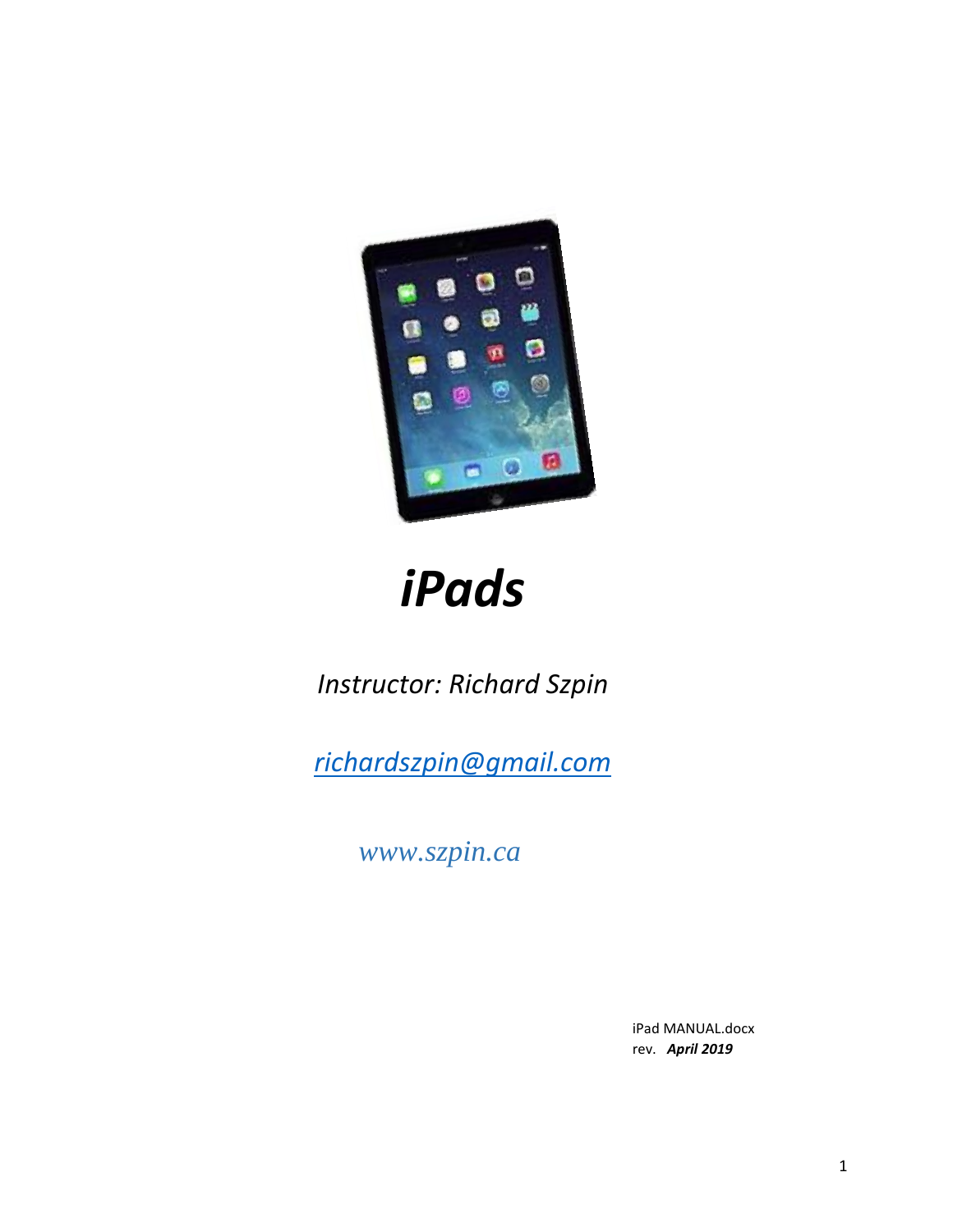## Contents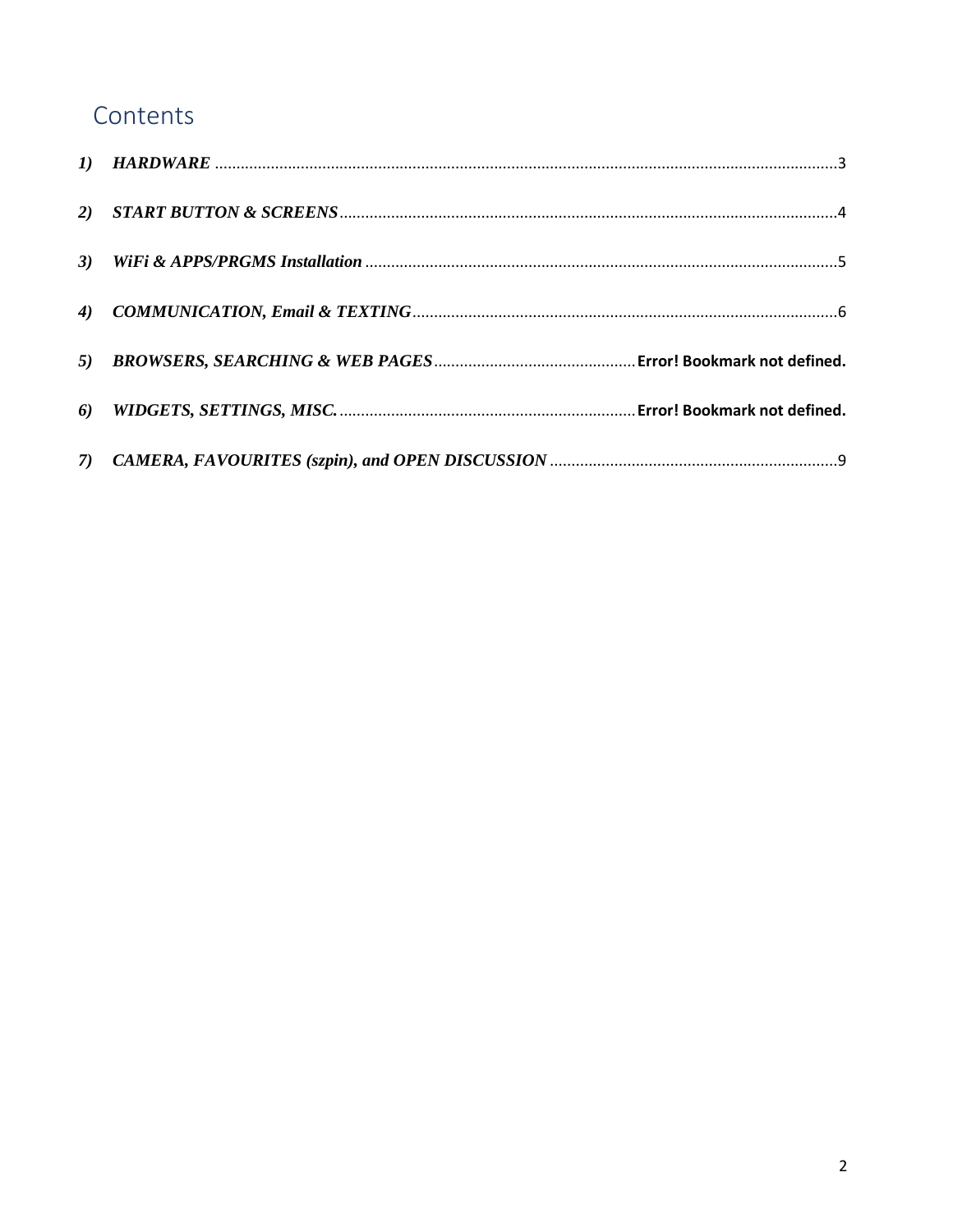#### <span id="page-2-0"></span>*1) HARDWARE*



## *BUTTONS ( 5 )*

*Power* starts you on HOME screen *Volume* ( Up, Down ) *Side button*: Lock rotation or Mute *Start Button*

## *OPENINGS ( 5 )*

At the bottom: speakers At the bottom, center: for *charging* At the top, center: microphone At the top, left: ear plugs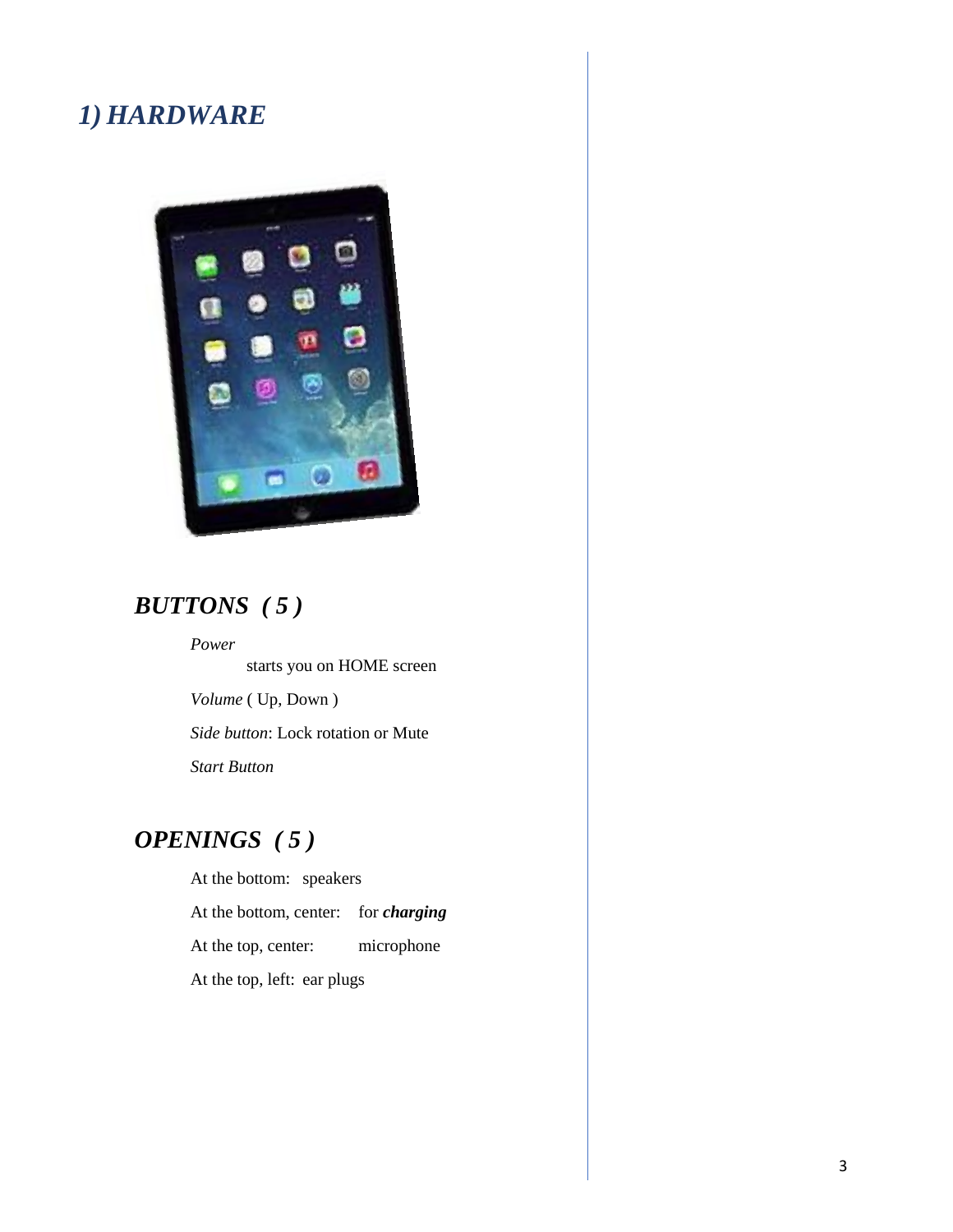## <span id="page-3-0"></span>*2) START BUTTON & SCREENS*

Single click on or back to HOME screen

Double click CONTROL CENTER

#### *SCREENS ( HOME, other )*

Power on, *Start Button*

*HOME* Screen

Accessing

Scrolling to *OTHER (GROUP)* screens indicator dots ( number determined by icons on that screen )

#### *ICONS*

#### *HOME screen*

customized by YOU

*SETTINGS*

you place it #1 **HOME** Screen

*APPLE STORE* you place it #2 **HOME** Screen

 $|G$ ESTURES STATUS BAR TASK BAR

Rotate

Hold 'Status' Pinch

Flick Time **LEFT**: your choices Tap, Dble tap Day/Date **RIGHT**: 3 last used *auto*

#### Swipe from bezels (edges) toward screen center:

- 1. from **Top Right** control center
- 2. from **Top Left** Notifications
- 3. from **Bottom mid** 'multi tasks'
- 4. from **Left** Widgets (tools)
- 5. from **Right** Next screen



### *HOME SCREEN*



#### *OTHER ( GROUPS ) SCREEN*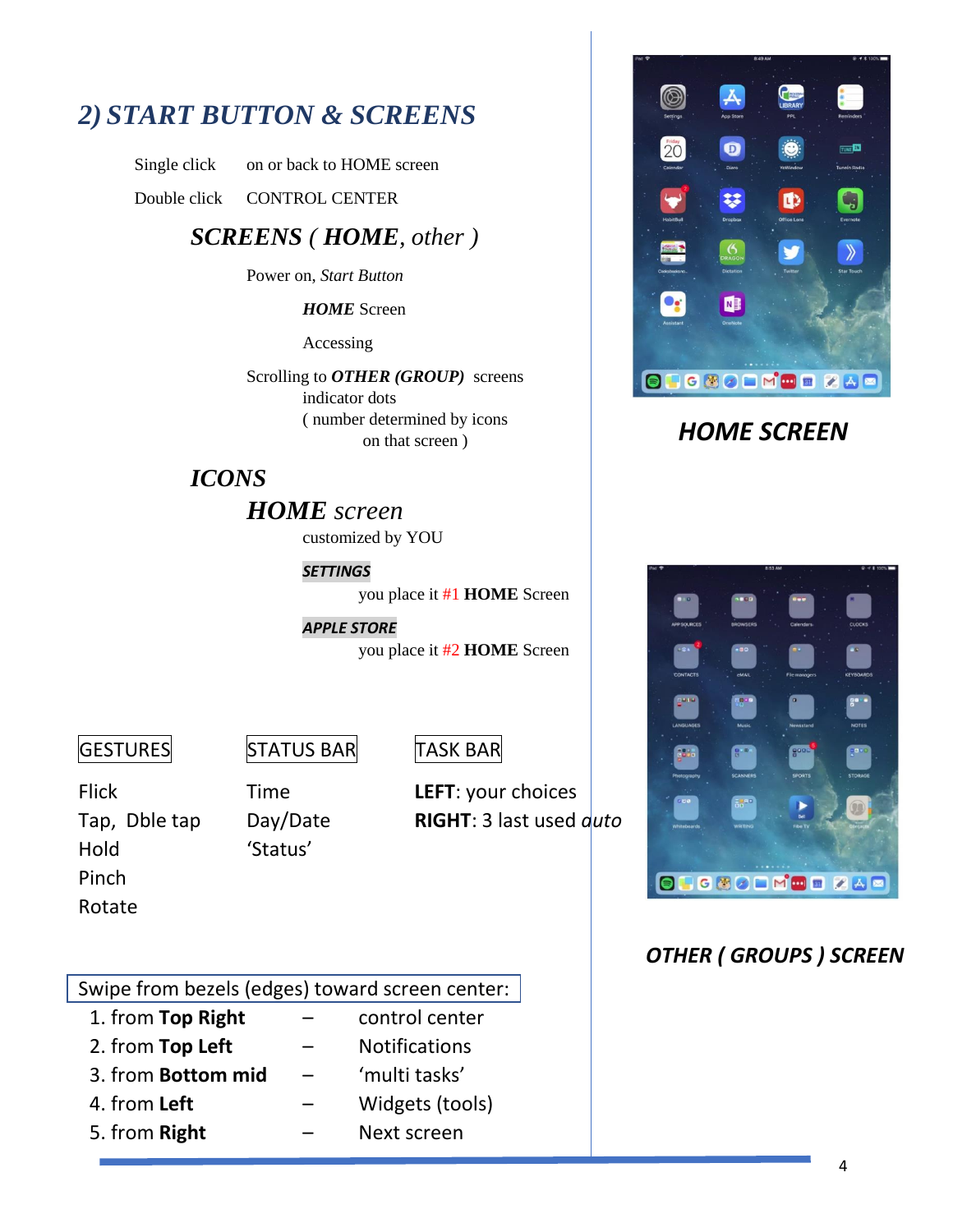### <span id="page-4-0"></span>*3) WiFi & APPS/PRGMS Installation*

*WiFi* 

*Connectivity* Settings: WiFi: Set it once, AUTO subsequently

#### *APPLE ID*

what is it why one is needed credit card, even for FREE apps: *FREE vs. PAID apps APPLE STORE*

#### *INSTALLATION OF APP*

Useful keyboard apps: *Swiftkey* Gboard – Google

#### *APPS/PRGMS*

opening and closing

adding and installing [ *Apple Store* ]

deleting

arranging, moving

control via touching the screen

grouping, titles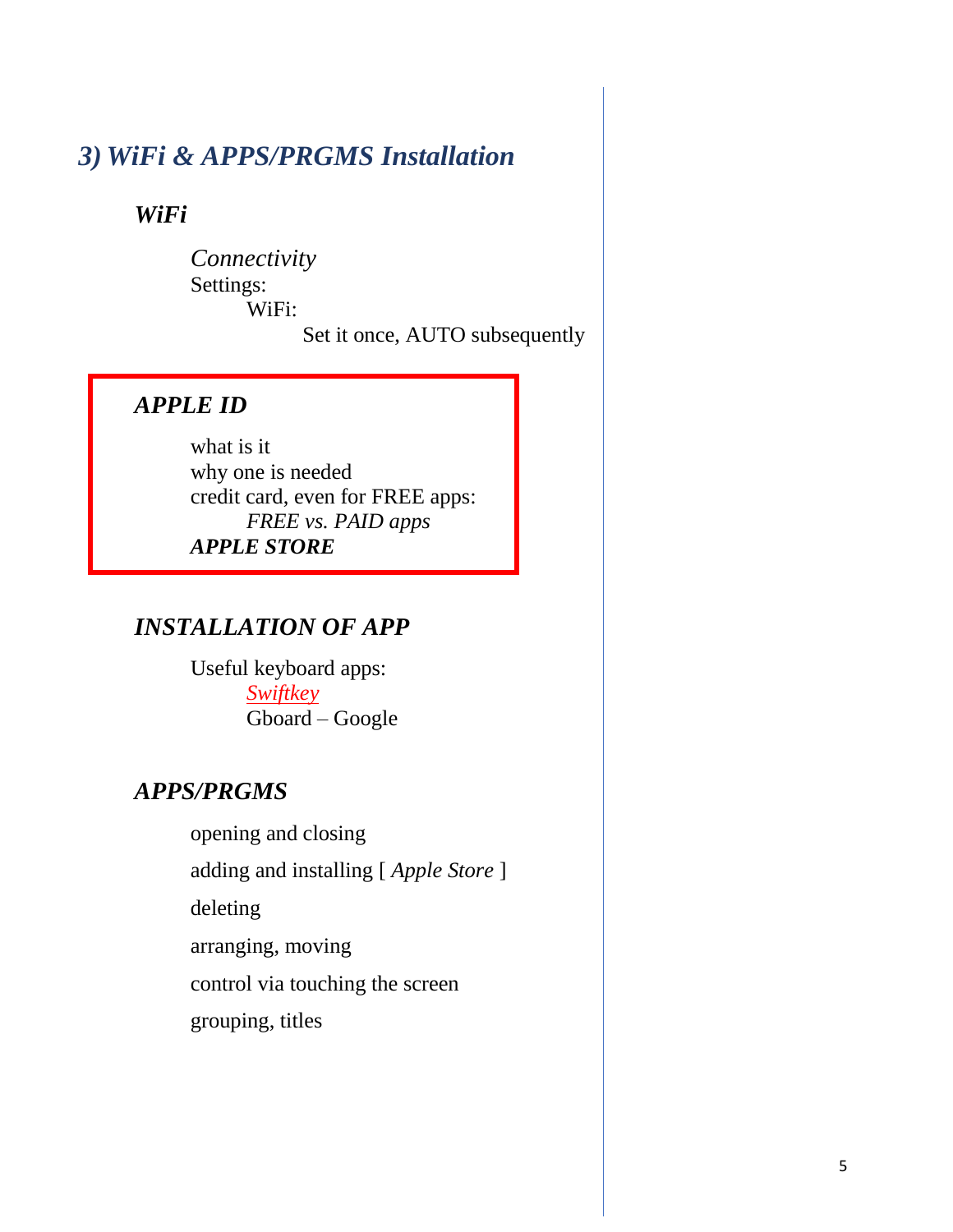## <span id="page-5-0"></span>*4) BROWSERS ( Internet exploration ) Safari*

## *www.szpin.ca*

navigation: symbols, hypertext, back/forward, SEND, multi-tabs

## *SEARCHING*

Search box ( depends on browser )

## *5) Gmail*

Email *( Gmail )* using email, organizing emails, reply, forward cc, bcc

### *TEXT composition in Gmail*

Keyboards Entry [ English, QWERTY ] *Gesture* vs. *Typing*

#### *Gesture keyboards: ( activated in "Settings" )*

**Swiftkey** Gboard - Google

SENDING Gmail on iPad shown on next page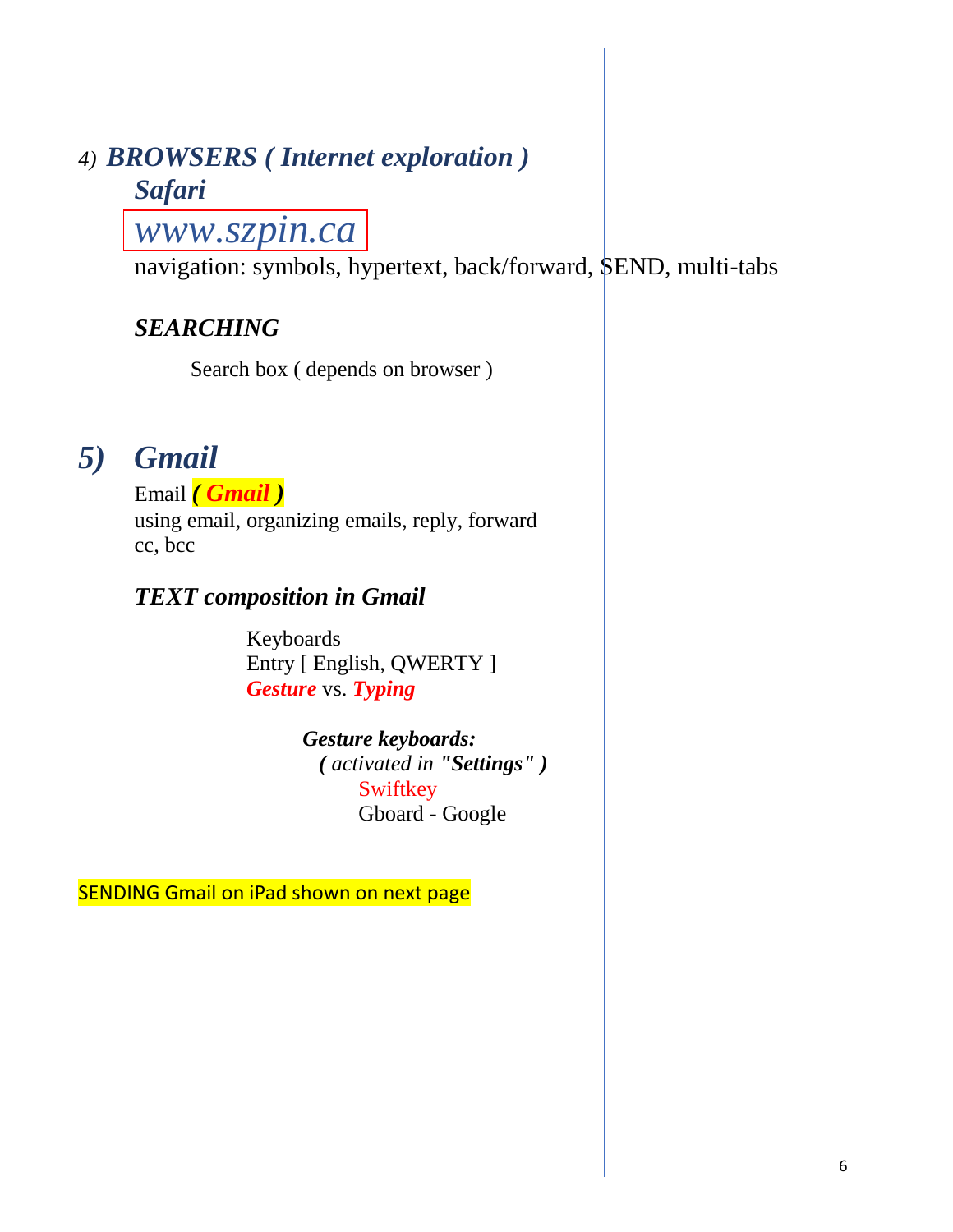## Below is DISPLAY of "iPad SEND message screen" for **Gmail**



#### **CC vs BCC**



Compose email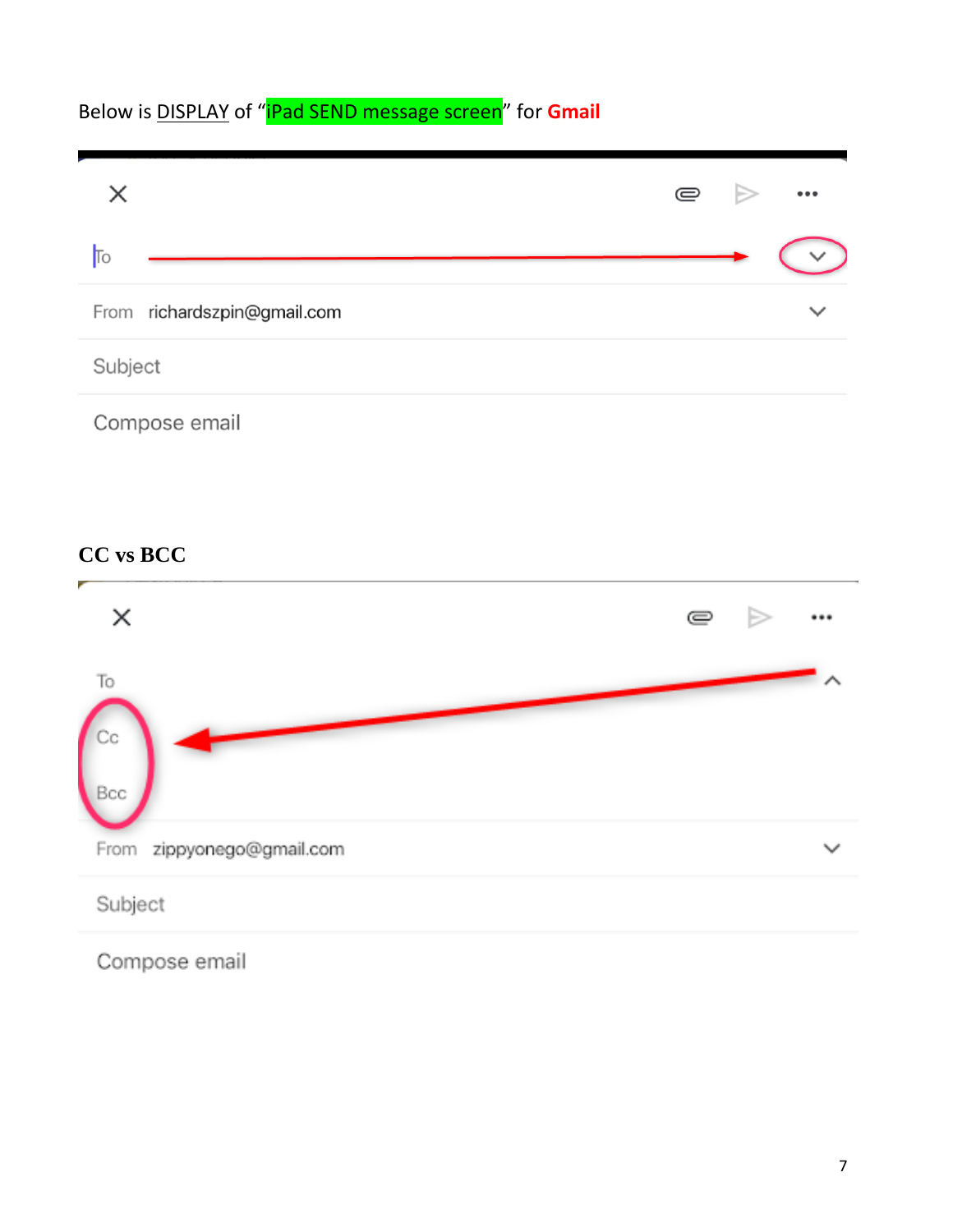## *6) CONTROL CENTER, CLOUD & CLOUD STORAGE, SETTINGS*

#### *CONTROL CENTER*

How to *access* Purpose: quick access to some tools timer, alarm, camera, *more,* depending on OS

#### *CLOUD & CLOUD STORAGE*

| APPLE             | <b>DROPBOX</b> | GDRIVE             | <b>ONEDRIVE</b>     |
|-------------------|----------------|--------------------|---------------------|
| $\frac{1}{2}$ mth | \$100 yr       | \$30 <sub>vr</sub> | $$30$ yr            |
| $\vert$ 50 gb     | $1$ Tb         | $100$ gb           | $50$ gb             |
| $ $ Free: 5 gb    | Free: $2$ gb   | <b>Free: 15 gb</b> | <b>Free:</b> $5$ gb |

#### *SETTINGS*

*Discuss*

#### *MISC*

Taking a SCREENSHOT

Removing "clutter," only in *SAFARI*

Talk & type [ default keyboard, turn on mike ]

SIRI: hold down *start button* for few seconds

type "help" for list of commands